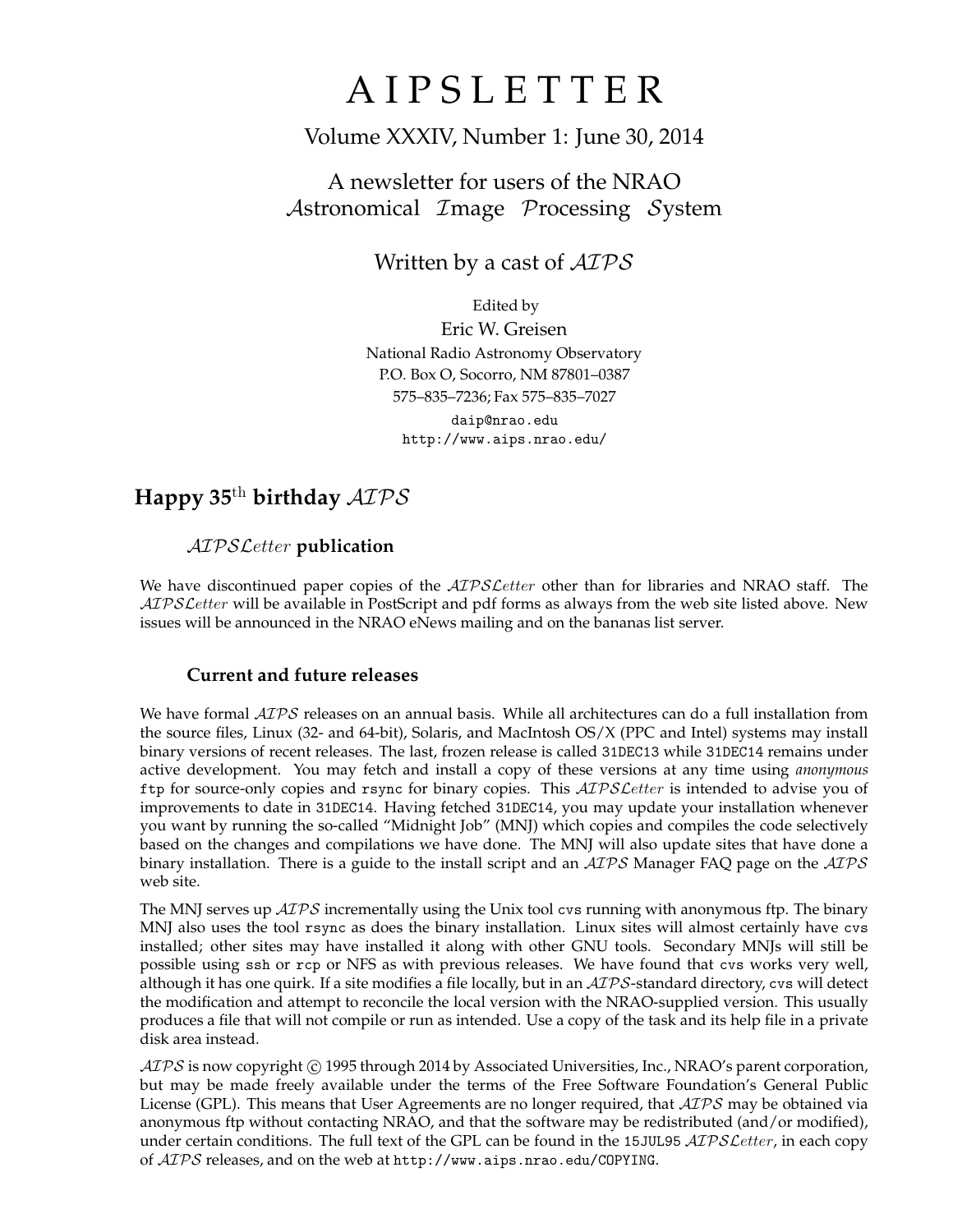## **Improvements of interest in** 31DEC14

We expect to continue publishing the  $ATPSLetter$  approximately every six months, but the publication is now primarily electronic. There have been several significant changes in 31DEC14 in the last six months. Some of these were in the nature of bug fixes which were applied to 31DEC13 before and after it was frozen. If you are running 31DEC13, be sure that it is up to date; pay attention to the patches and run a MNJ any time a patch relevant to you appears. New tasks in 31DEC14 include BPWAY to determine spectral channeldependent uv data weights, DBAPP to append multiple uv data sets at once, CENTR to change the frequency reference pixel to the center of the spectrum, HUINT to adjust hue-intensity images interactively and then save the result as image files, and MODSP to compute model images of spectral lines. A set of RUN files, under the general name TDEPEND, was created to assist with imaging a time-dependent source. The cube modelfitting tasks XGAUS, RMFIT, and ZEMAN were given significant attention and a new  $\mathcal{AIPS}$  Memo was written to document their usage.

Coming attractions include a completely overhauled VLB data-reduction pipeline. Amy Mioduszewski has re-written the RUN file VLBAPIPE, re-naming it VLBARUN, and is now giving it final testing.

31DEC09 contains a significant change in the format of the antenna files, which will cause older releases to do wrong things to data touched by 31DEC09 and later releases. 31DEC08 contains major changes to the display software. You are encouraged to use a relatively recent version of  $\mathcal{AIPS}$ , whilst those with EVLA data to reduce should get release 31DEC13 or, preferably, the latest release.

#### **UV-data**

- **BPWAY** is a new task to determine relative weights for spectral channels based on an RFLAG-like rms computation (over time). It can do weight spectra averaged over one scan or over one source at a time.
- **DBAPP** is a new task to append one or more similar uv data sets. It is not as capable as DBCON but can do multiple data sets at once.
- **CENTR** is a new task to change the frequency reference pixel to the actual center channel of each spectrum.
- **FQCENTER** is a new adverb in numerous tasks to change the frequency reference channel to the center of each band ( $N_{\text{chan}}$  + 1). This requires re-scaling all (u, v, w) values and correcting values in both the FQ and SU tables.
- **RLDLY** was changed to average over all possible reference antennas when REFANT = 0.
- **PCAL** was corrected for an error affecting data sets with axes in non-standard order. It was changed to handle no data found situations with more grace and to make use of previous solutions an option rather than a requirement.
- **DOPOL** applying the orientation-ellipticity mode of PCAL was made to function properly. Unfortunately, the solutions from PCAL are not as good as they should be.
- **BPASS** was corrected to use no spectral index when multiple sources have been averaged together (SOLINT=-1 with multiple sources) but to apply a correction when only one source was averaged.
- **DOBAND** modes 2 and 4 apply the nearest-neighbor bandpass solution to the data. The correction arrays were not initialized correctly at the beginning and after any long breaks in the data.
- **REWAY** was corrected to handle very short scans without dying and to write out data records only when they contain some valid data.
- **CLIP** was given new options to flag parallel-hand polarizations when cross-hand polarizations are clipped and to flag all polarizations when any one polarization is clipped.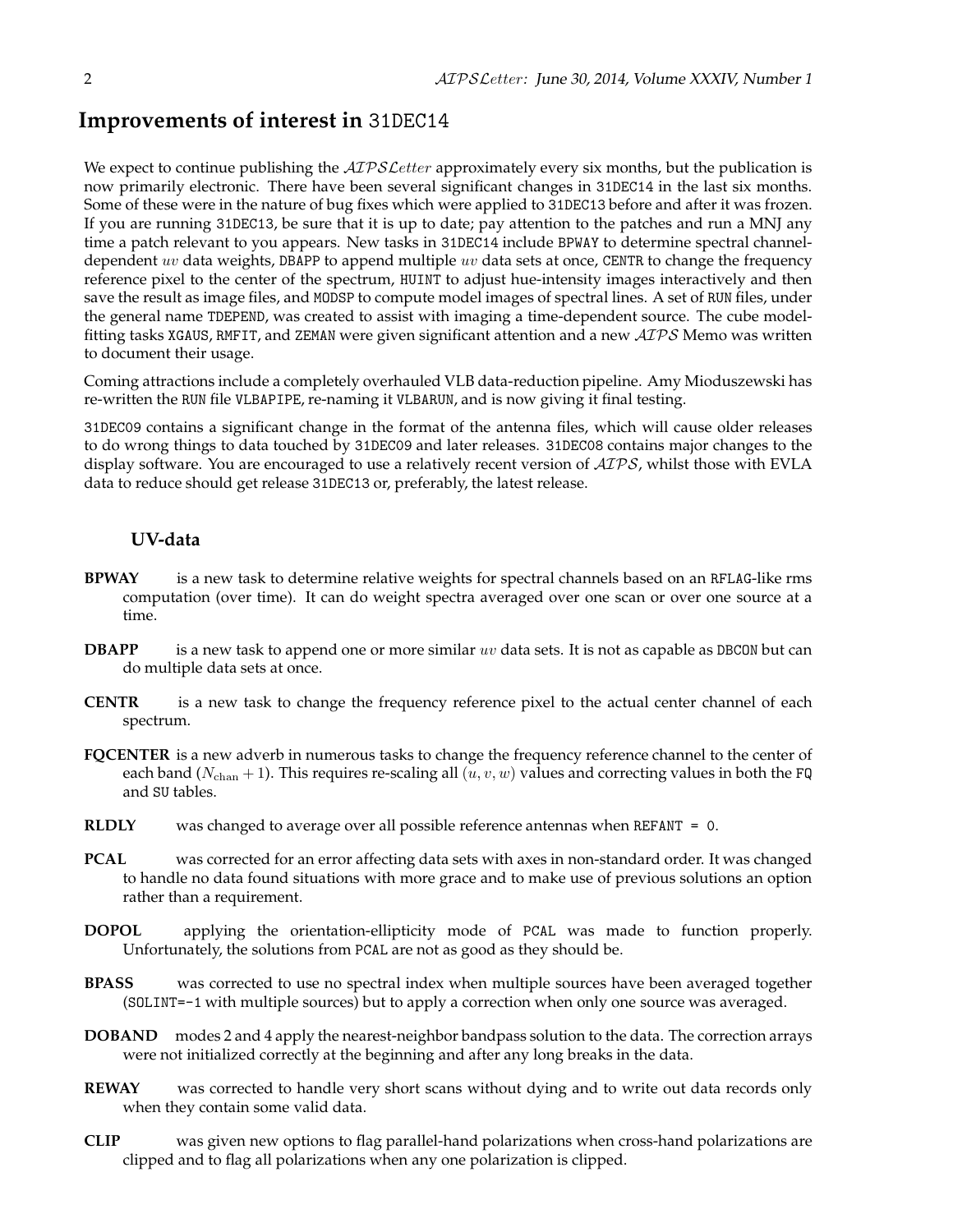- **SPLAT** was changed to "tidy up" the calibration table as well as the source table. Otherwise, the CL table could contain sources no longer in the SU table. The output frequency, when averaging spectral windows with  $BIF > 1$ , was corrected. The task was also changed to defend itself from bad input values when doing spectral averaging.
- **UVFND** was given the DOSCALE option to normalize the amplitudes by the fluxes in the source table, including optionally the spectral index. Channel averaging was corrected.
- **CLCAL** was corrected for a bug which caused re-referencing of phases to fail and for a bug in time smoothing affecting very short scans.
- **SETJY** was corrected for bugs in the velocity computations in OPTYPE = ' ' and 'SPEC' modes.
- **SNP2D** was tested to calibrate wide-band phase using a single spectral line. Converting input SN table phases into both a delay and an IF-dependent phase appears to provide an excellent adjustment after the standard calibrations have been applied.
- **SPECR** was given the option to use simple interpolation methods rather than the FFT method, but the FFT is still recommended in most cases.
- **RLCAL** was corrected to do time averaging properly, to stop dividing Q and U models by the I polarization flux, and to pay attention to all adverbs before dividing by a model.
- **TI2HA** and HA2TI were given the REFANT option to control the antenna to which the hour angle refers. Previously it was the lower numbered antenna in each pair which made for confusion in sort order.
- **FITLD** was changed to save the data file when an error occurs in reading "trailing" records in the FITS file. Problems finding the desired records in the MC and IM table were also fixed.
- **APCAL** was given the option of looping over all subarrays. It was changed to handle flagged table records without getting upset, to understand that subarray 0 means all, and to handle duplicate records in GC tables properly.
- **PCCOR** was changed to handle magic blank values in the input tables properly.
- **SNSMO** was corrected in numerous ways to handle rates properly in Hz at the correct IF frequency, rather than handling them rather casually in the basic units (sec/sec).

#### **Display**

A new task HUINT has been written. Its goal is to do the same display as the TVHUEINT verb, but then to save the image as displayed in rather arbitrary units and, optionally, to save an image of the hueintensity step wedge as well. The results may then be plotted in tasks such as KNTR with the full flexibility allowed by LWPLA and its PostScript output. The task TVHUI attempts to write out the image with real image units, suitably scaled, and is caught up in the now obsolete need to replicate true color in a non-true color environment. The results from the new task appear more pleasing than those from this older one. Until now, if one wanted to capture a TVHUEINT display, one had to use a screen capture tool (such as import) and could not modify anything about the plot afterwards.

- **BLSUM** now offers the option of weighting the spectral sums with the values of the blotch image. This should be good for recombination lines with total intensity as the blotch. The task also now offers the option of making real plot files instead of printer plots.
- **SNPLT** now offers the option of plotting amplitude gains as  $1/g(t)^2$  called POWR and  $-20 \log(g)$  as PODB to display the antenna-based power. Several aspects of rate plotting were changed to use correct frequencies in scaling from sec/sec to mHz.
- **POSSM** was given improved labeling for parallel- versus cross-hand and auto- versus crosscorrelations.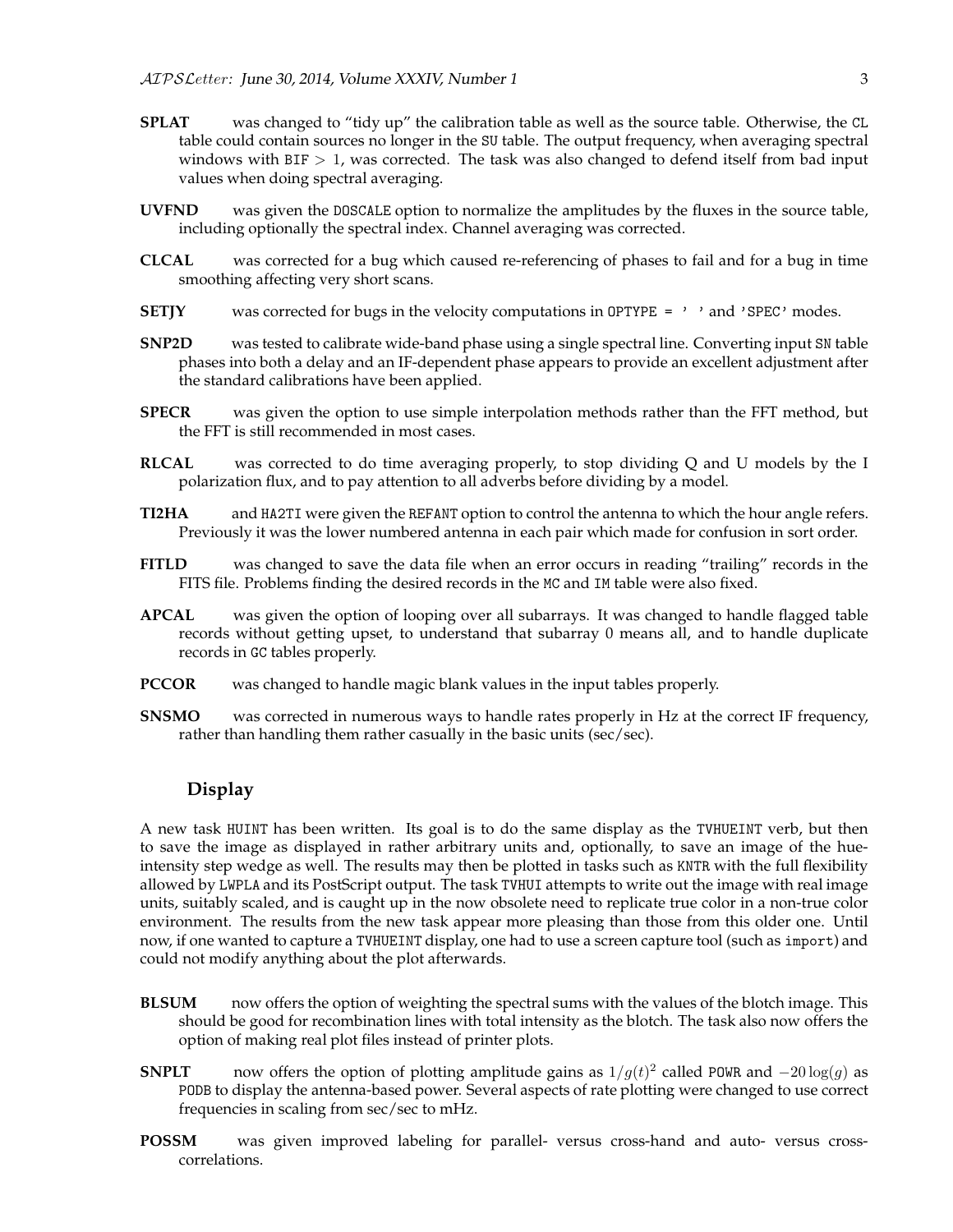- **VPLOT** now allows all x-axis types when plotting amplitude and phase in the same plot.
- **PRTAB** was changed to use enough digits when an exponential format had to be used in a floatingformat display. It also now handles extra long character strings appropriately.
- **LISTR** was corrected to use FACTOR properly in phase, elevation, and parallactic angle displays. Additional information on FACTOR was added to the help file — it can be confusing. Some display overflows were previously not shown as such.
- **CURVALUE** was given adverbs to control which graphics plane is used for its display and which memory plane is used for the image data to be displayed.
- **Slice** labeling was corrected for a variety of issues including special code for when the slice is along an axis and code to encourage the use of the full display area.
- **Coordinate** labeling was adjusted to be more flexible in dealing with the new, all-sky types of coordinates.

#### **Imaging**

IMAGR was given several new options. If OBOXFILE is set simply to an environment variable, *e.g.*, MYAREA:, then an output box file named in a unique way will be written to that directory. Adverb LTYPE specifies the type of labeling to be added to any image display on the TV. These displays can also plot "stars" which are specified by up to 100 S cards in the BOXFILE. More important, perhaps, was the addition of the concept of "UNClean" boxes, namely rectangular or circular areas within which no Clean components are allowed (at least in the facet for which the UNClean box has been specified). This concept has been used profitably in the OBIT package to add special facets with bright sources carefully centered upon a pixel. Users may use the concept this way, but its introduction to  $\mathcal{AIPS}$  was required for the time-dependent imaging procedures described next. UNClean boxes are supported interactively in the image display if at least one was specified in the input BOXFILE.

A general help file and a RUN file, both called TDEPEND, have been written to suggest a sequence to image a source which varies during the course of a synthesis observation. In general, the assumption is that one has a variable source (*i.e.*, a star) in the midst of a larger field containing other sources which do not vary. Each time interval is imaged with a number of facets including a special facet just for the star and an UNClean box around the star in any other facet in which it occurs. UVSUB is then used to remove the star from the uv data of the time interval and all intervals of star-free data are concatenated. The combined data are then used to image the full field including self-cal and editing as needed. The process may then be iterated to make better images of the star in each interval, a  $uv$  file more free of the star, and then further imaging of the full field. Eventually, the final calibration and flag tables may be applied to the star-only data in intervals and time-dependent images made. TDEPEND has not been used "in anger" as yet, so your editor is very interested in any experiences you may have with this.

#### **Image analysis**

#### XGAUS**,** RMFIT**,** ZEMAN**, modeling**

The analysis of image cubes in polarization, spectral line, and Zeeman splitting received considerable attention in the last six months. There is a new  $\mathcal{AIPS}$  Memo number 118 to describe the use of the presently available tasks. The abstract for this Memo appears later in this  $\mathcal{AIPSLetter}$ . A new image modeling task MODSP was written. It can add models to existing image cubes (I and V or RR and LL) or create new ones. Each model object is a spectral line with specified frequency and spatial structure and separate RR and LL fluxes.

The three cube fitting tasks received several improvements in common. All three will now display, in the "edit" phase, small images expanded by pixel replication. This means that TVZOOM, which affects the menus as well as the image, is far less necessary. All three tasks now offer the option of using TV menus in the fitting stages, rather than communicating extensively in the terminal window. All three also use the adverb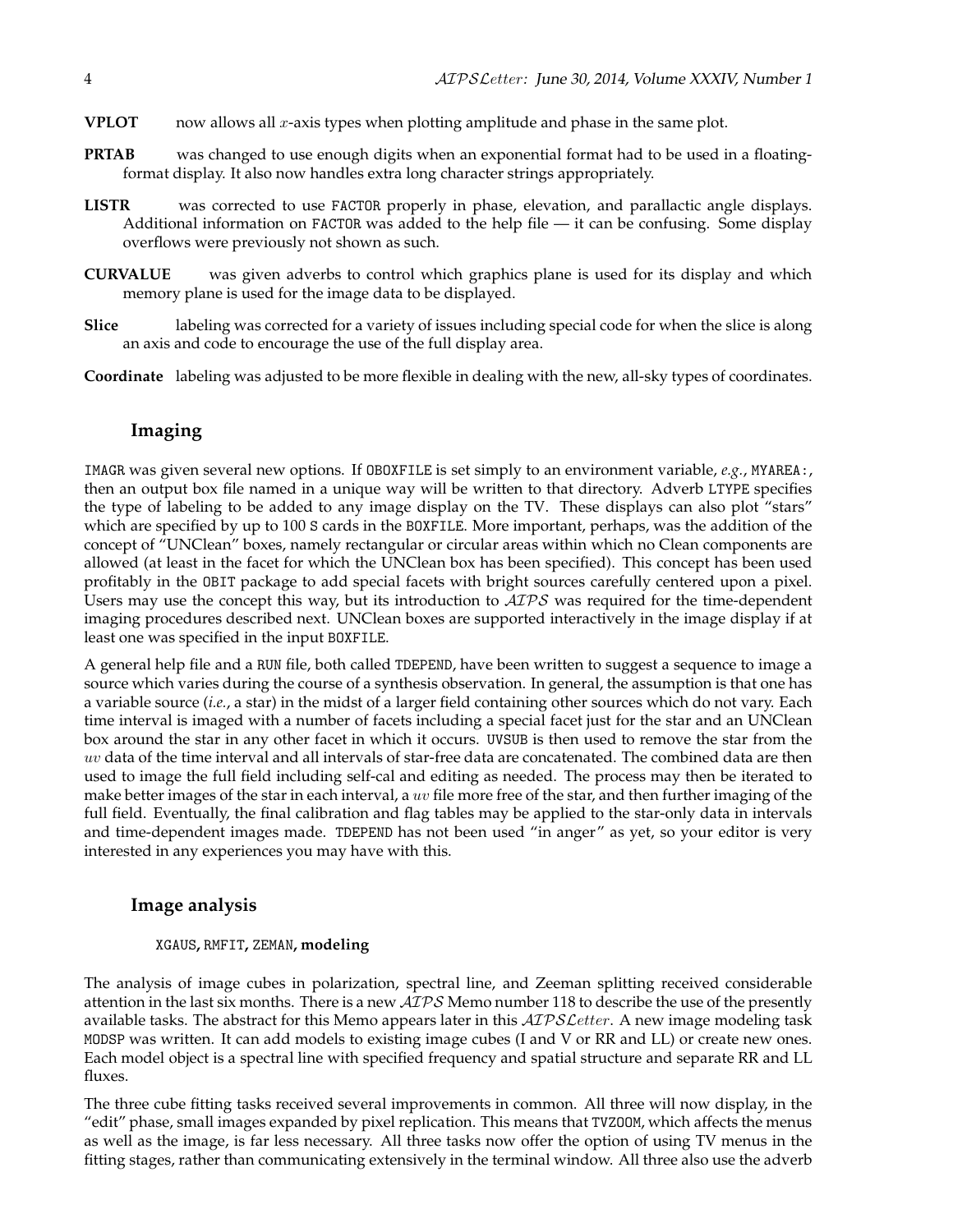RMSLIMIT to specify when a fit has failed, changing the task from automatic fitting back into interactive modes.

XGAUS and RMFIT now indicate a component which is not to be fit by an X off the left side of the spectrum plot. They both are prepared to fit larger menus and titles when there are a large number of components and/or the character size is increased (via CHARMULT). They both offer a DO FIT menu option after the user has entered a guess by the HAND option, treating the user's guess not as the answer but just an initial guess to be refined if possible. XGAUS even allows the user to specify that certain parameters are to be held fixed during the fit that immediately follows the HAND entry.

XGAUS was corrected to require that the *average* of three consecutive spectral points be above the cutoff for fitting. This is what is expected by ZEMAN and it is important that both tasks do the same thing. XGAUS was given another scheme to make its initial guesses which turns out to be successful in many cases. It also had bugs preventing the writing out of the residual image. The plot of the initial guess in ZEMAN was changed to be at the data points, rather than on a fine and regular grid. The latter made the plot look like a step function for no good reason.

RMFIT was changed to fit for a rotation measure "thickness" using any one of three models for the thickness (slab, Gaussian, exponential). Such thickness accounts for much of the loss of polarization brightness at low frequencies. MODIM was changed to be able to model such thicknesses.

#### **Other analysis changes**

- **FARS** did not do the convolution by the restoring function properly, making the answers from Cleaning incorrect. This was fixed while simplifying the code for legibility and performance.
- **IMFIT,** JMFIT, and MAXFIT again had trouble with negatives. The tasks ran into problems fitting baselines in regions less than zero and failed to report all the values they found. MAXFIT was given the adverb DOINVERS to allow it to fit a maximum or a minimum and was corrected to do these in regions of negative brightness.
- **DSKEW** had a bug affecting the correction of images with any apparent rotation, especially those with a large rotation angle.
- $ATPS$  Memo 117 was changed to describe the meaning of the  $(x, y)$  coordinates in the Clean Components file correctly.

#### **General**

- **TGET file** has changed format to include the adverb names and their types and lengths. This allows TGET and VGET to remark on changes in the INPUTS since the corresponding TPUT (or GO) and VPUT and to avoid messing up adverb values following the changes. The old format TGET files will still be used if the task or verb is not found in the new format file. TGINDEX will list the contents of both format files, listing only the most recent occurrence of each task.
- **DISKU** was changed to have the DOALL adverb control the smallest size catalog entry to be listed in detail and the format of that listing was made much more useful. This enables users to find their largest data files when it becomes time to clear some disk space.
- $\mathcal{C}ook$  was brought up to date in April and later converted to use Palatino fonts rather than Computer Modern fonts. This  $\mathcal{AIPSL}$ etter also uses these more elegant fonts. Appendix L on reducing EVLA low frequency data was contributed by Minnie Mao.
- **On-line** help information in interactive tasks involving menus is provided by special help files, *e.g.*, HLPXGAUS. The parsing of these files was changed to allow certain string substitutions for increased clarity, namely  $\frac{n}{2}$  has the current value of n substituted.
- **Maximum** image size was increased to 131072 to match the maximum number of spectral channels. FFTs of this size are then supported, but will be expensive. Square arrays of this size are too large for Fortran compilers by a factor of more than 32.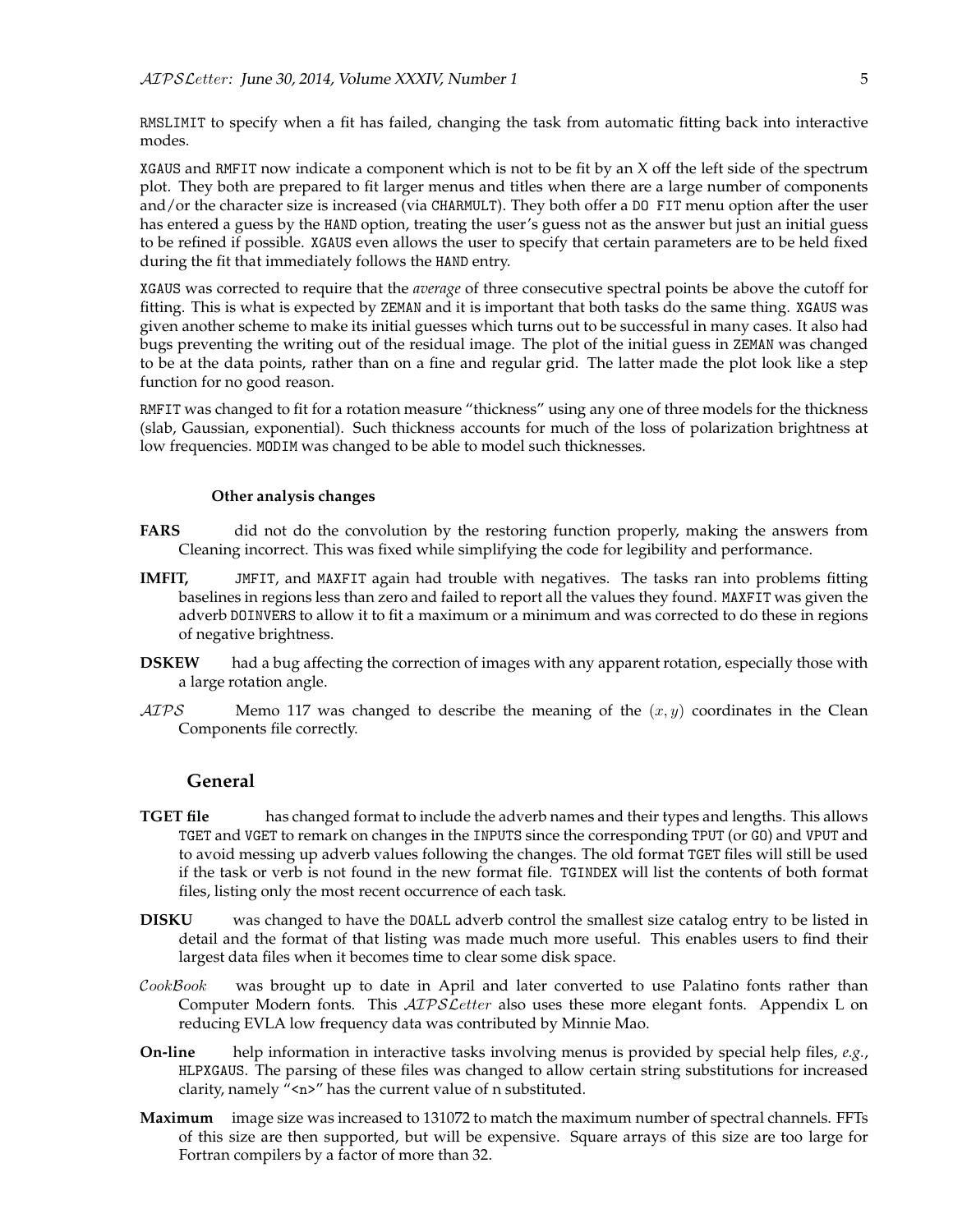## **Patch Distribution for** 31DEC13

Important bug fixes and selected improvements in 31DEC13 can be downloaded via the Web beginning at:

http://www.aoc.nrao.edu/aips/patch.html

Alternatively one can use *anonymous* ftp to the NRAO server ftp.aoc.nrao.edu. Documentation about patches to a release is placed on this site at pub/software/aips/*release-name* and the code is placed in suitable sub-directories below this. As bugs in 31DEC14 are found, they are simply corrected since 31DEC14 remains under development. Corrections and additions are made with a midnight job rather than with manual patches. Since we now have many binary installations, the patch system has changed. We now actually patch the master version of 31DEC13, which means that a MNJ run on 31DEC13 after the patch will fetch the corrected code and/or binaries rather than failing. Also, installations of 31DEC13 after the patch date will contain the corrected code.

The 31DEC13 release has had a number of important patches:

- 1. BPASS failed to apply a spectral index correction when SOLINT=-1 even when there was only one calibration source. *2014-01-14*
- 2. LISTR failed to read source information while printing "gains". *2014-01-14*
- 3. DOOSRO run file had a typo in its first line. *2014-01-27*
- 4. UVFND in averaging channels used the real part as both the real and imaginary parts. *2014-02-07*
- 5. DOBAND modes 2 and 4 had an initialization problem. *2014-02-09*
- 6. DOOSRO had a POPS language error *2014-02-10*
- 7. KNTR and PCNTR had minor issues which blocked display of true-color images. *2014-02-11*
- 8. PCCOR did not handle blanked values from the PC table cable-cal measurements *2014-02-11*
- 9. FITLD had trouble finding the correct records for MC and IM tables. *2014-03-11*
- 10. DSKEW did bad things when the input image had a non-zero value of rotation. *2014-03-17*
- 11. CLCAL failed to re-reference the SN tables when requested. *2014-03-19*
- 12. SNP2D needed clarification of BCHAN and BIF and to write reference channel phases as well as delays. *2014-03-27*
- 13. TIORD had a bad format. *2014-02-31*
- 14. XGAUS and RMFIT called the function routine incorrectly numerous times, mostly with remarkably benign results. *2014-04-02*
- 15. PRTAB could abort when string data were very long. *2014-04-02*
- 16. LISTR did not show the correct scaling for angles in the GAIN listing. *2014-04-11*
- 17. TVFLG and SPFLG interpreted flagged rows in the flag command table as a serious error in a couple of places. *2014-05-29*
- 18. DTSUM omitted the highest numbered antenna from its matrix list if it did not have autocorrelation records. *2014-06-13*
- 19. CALIB in phase-only solutions could return amplitude gains other than 1.0 when only 2 baselines occurred in an interval. *2014-06-27*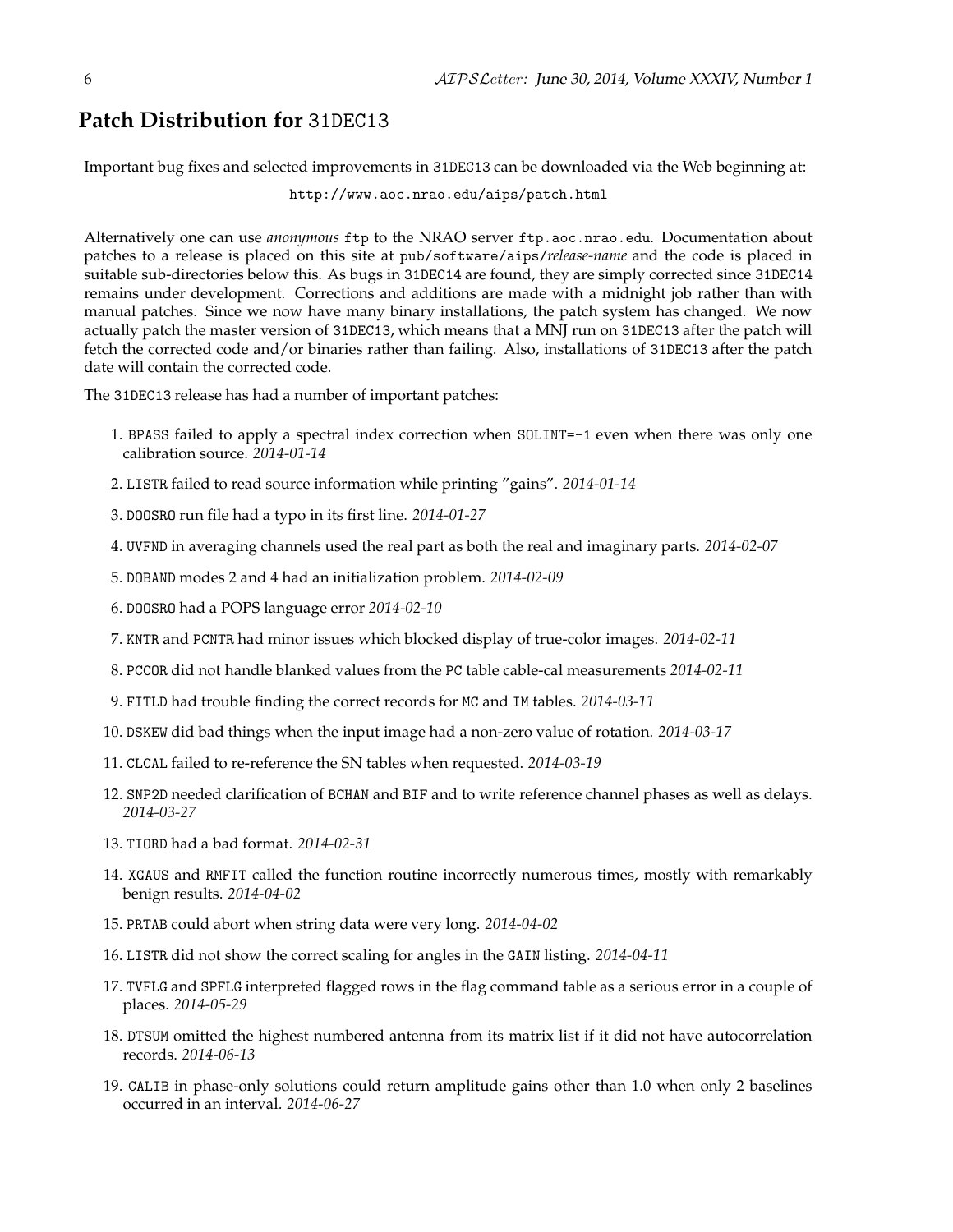### **Recent** AIPS **Memoranda**

All  $AIPS$  Memoranda are available from the  $AIPS$  home page.  $AIPS$  Memo 117 describing  $AIPS'$  usage of the FITS format was modified slightly in the first part of 2014.

#### **118 Modeling Spectral Cubes in** AIPS

Eric W. Greisen, NRAO

June 19, 2014

 $ATPS$  has done Gaussian fitting along the x-axis of image cubes with task XGAUS since the 1980s. That task has recently been overhauled to be much easier to use and much more capable. In like fashion, new tasks ZEMAN and RMFIT have been developed. The former fits the standard leakage and scaling terms for Stokes V cubes, including a new option to do this for each of the Gaussians found by XGAUS. The latter fits polarization models to Stokes Q and U cubes, using the output of Faraday Rotation Measure Synthesis (AIPS task FARS) to assist with initial guesses. The models can contain multiple components each with a polarization flux, angle, rotation measure, and rotation measure "thickness." The present memo will describe the functions of these tasks in some detail with numerous graphical examples. This memo also discusses a number of tasks which make visibility and image model files.

## AIPS **Distribution**

We are now able to log apparent MNJ accesses and downloads of the tar balls. We count these by unique IP address. Since some systems assign the same computer different IP addresses at different times, this will be a bit of an over-estimate of actual sites/computers. However, a single IP address is often used to provide  $\mathcal{AIPS}$  to a number of computers, so these numbers are probably an under-estimate of the number of computers running current versions of  $ATPS$ . In 2014, there have been a total of 646 IP addresses so far that have accessed the NRAO cvs master. Each of these has at least installed  $\mathcal{AIPS}$  and 257 appear to have run the MNJ on 31DEC14 at least occasionally. During 2014 more than 248 IP addresses have downloaded the frozen form of 31DEC13, while more than 566 IP addresses have downloaded 31DEC14. The binary version was accessed for installation or MNJs by 321 sites in 31DEC13 and 464 sites in 31DEC14. A total of 1105 different IP addresses have appeared in one of our transaction log files. Some of these numbers are a bit higher than those of 2013 at a comparable date, while the cvs number is curiously low.